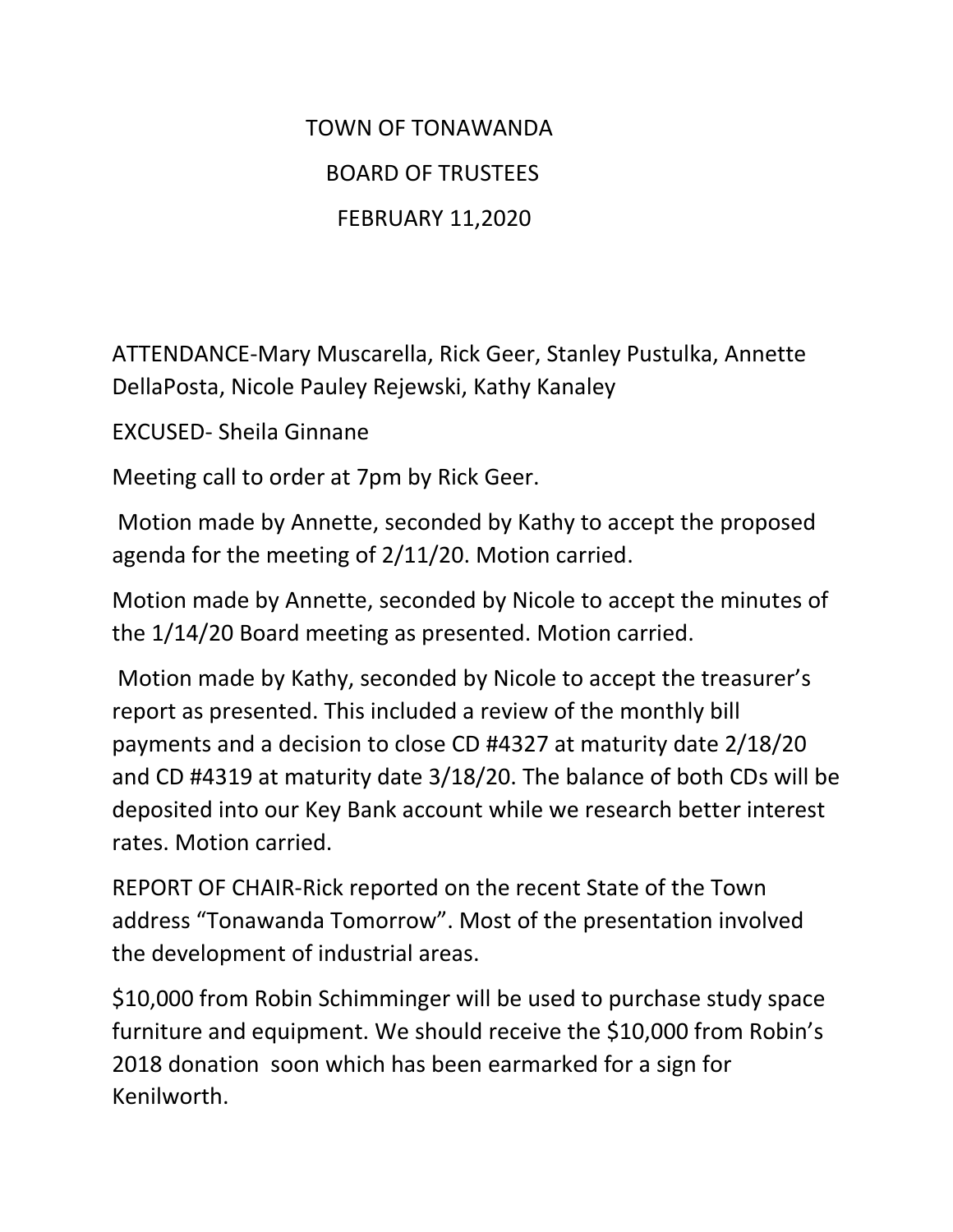Report of Director- Mary will travel to Albany later this month to attend Library Advocacy Day. Talking points will be provided by WNYLRC.

Construction of the meeting room will begin 2/11/20

Tax assistance began on 2/3/20 continuing through 4/13/20.

Mary announced that Staff Development Day is 5/20/20. Both libraries will be closed so all staff can attend.

Staff brought up the idea of purchasing a photo printer for patron use. Board decided against this as there were issues of what to charge and practicality since area stores already provide this service.

Staff asked Board to consider purchasing a few Kindles as participants of the senior book club often require large print. Large print books are in short supply which is a matter for future consideration as our aging population grows. Board is not in favor as tracking the kindles and other problems would be considerably more work for staff.

Review of stats and programs-Both Kenmore and Kenilworth numbers are slightly improved. "The Elephants and Piggy" program was a huge success. New librarian Kathy Galvin has several ideas for programs to attract children to Kenilworth.

Unfinished Business- Letters sent to the Village Board for consideration for a break with the 2 high water bills we paid remains unanswered. The leaks were repaired and the most recent bill is in line with previous bills.

New Business- The Library financial policy was reviewed with no changes recommended.

Mary will further investigate the proposed Shor Tel (system phone service) maintenance contract as the payment is high.